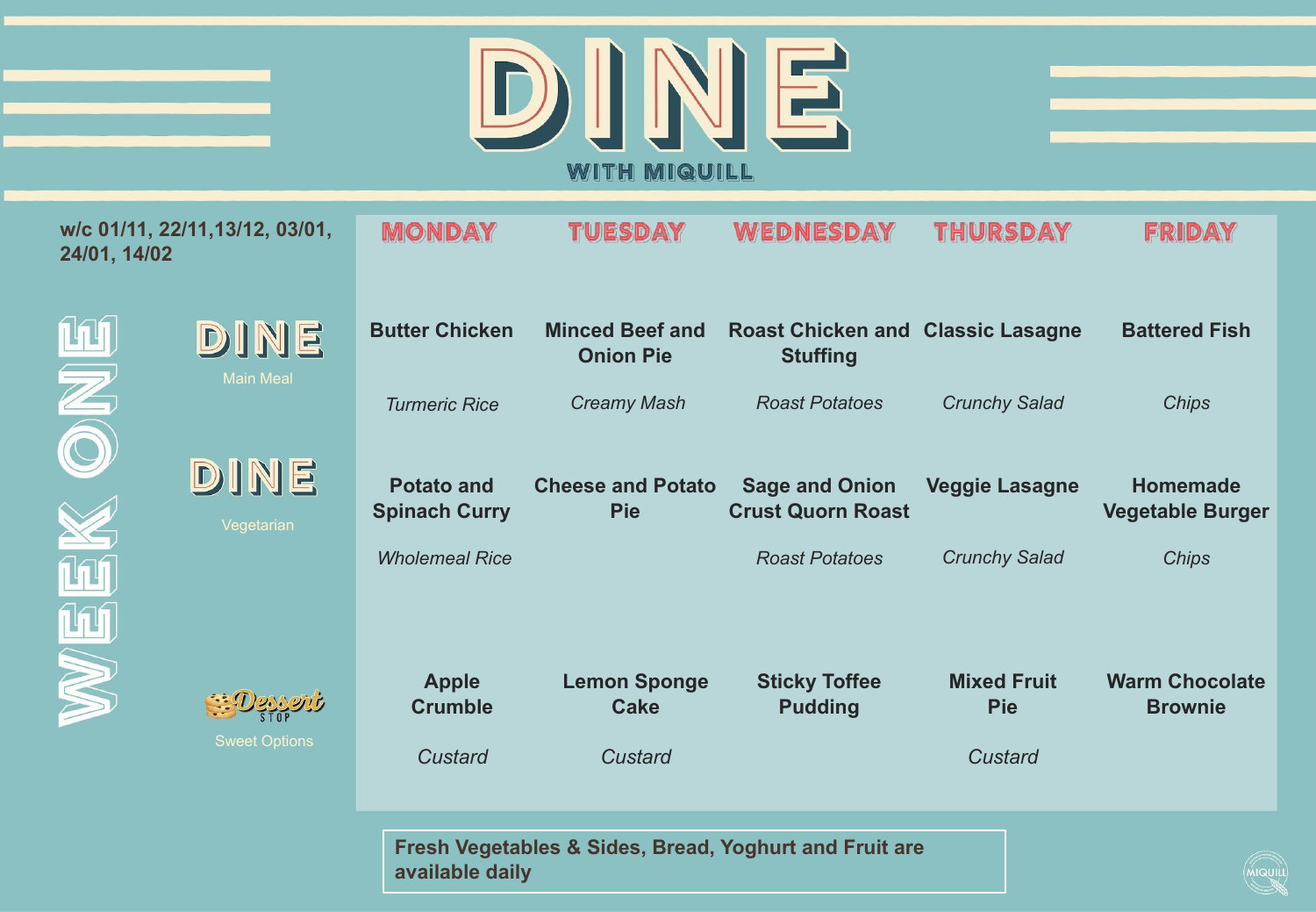

**Jumbo Fish Fingers** 

FRIDAY

*Chips*

MIQUILL

| 31/01, 21/02 | w/c 08/11, 29/11, 20/12, 10/01, | MOND                                       |                        |
|--------------|---------------------------------|--------------------------------------------|------------------------|
|              | DINE                            | <b>Chicken Tikka</b><br><b>Folded Naan</b> | <b>Cottage Pie</b>     |
|              | <b>Main Meal</b>                | <b>Kachumber</b><br>Mint Yoghurt           | <b>Creamy Mash top</b> |
|              | DINE<br>Vegetarian              | <b>Falafel</b>                             | <b>Cowboy Pie</b>      |
|              |                                 | <b>Tortilla Wrap</b>                       | Creamy Mash top        |
|              |                                 |                                            |                        |
|              |                                 | <b>Mixed Fruit</b><br><b>Crumble</b>       | <b>Marble Sponge</b>   |

Sweet Options

**Cowboy Pie** *Creamy Mash top* **Tarka Dhal** *Turmeric Roasties* **Wholemeal Pasta Bolognese**  *Garlic Slice* **Vegan Sausage Roll** *Chips Custard* **Marble Sponge** *Custard*  **Cornflake Tart Apple Pie**  *Custard* **Chocolate Crunch** 

**Maple Glazed Gammon** 

WEDNESDAY

**Wholemeal Pasta Bolognese**

THURSDAY

*Garlic Slice*

*Turmeric Roasties*

**Fresh Vegetables & Sides, Bread, Yoghurt and Fruit are available daily**